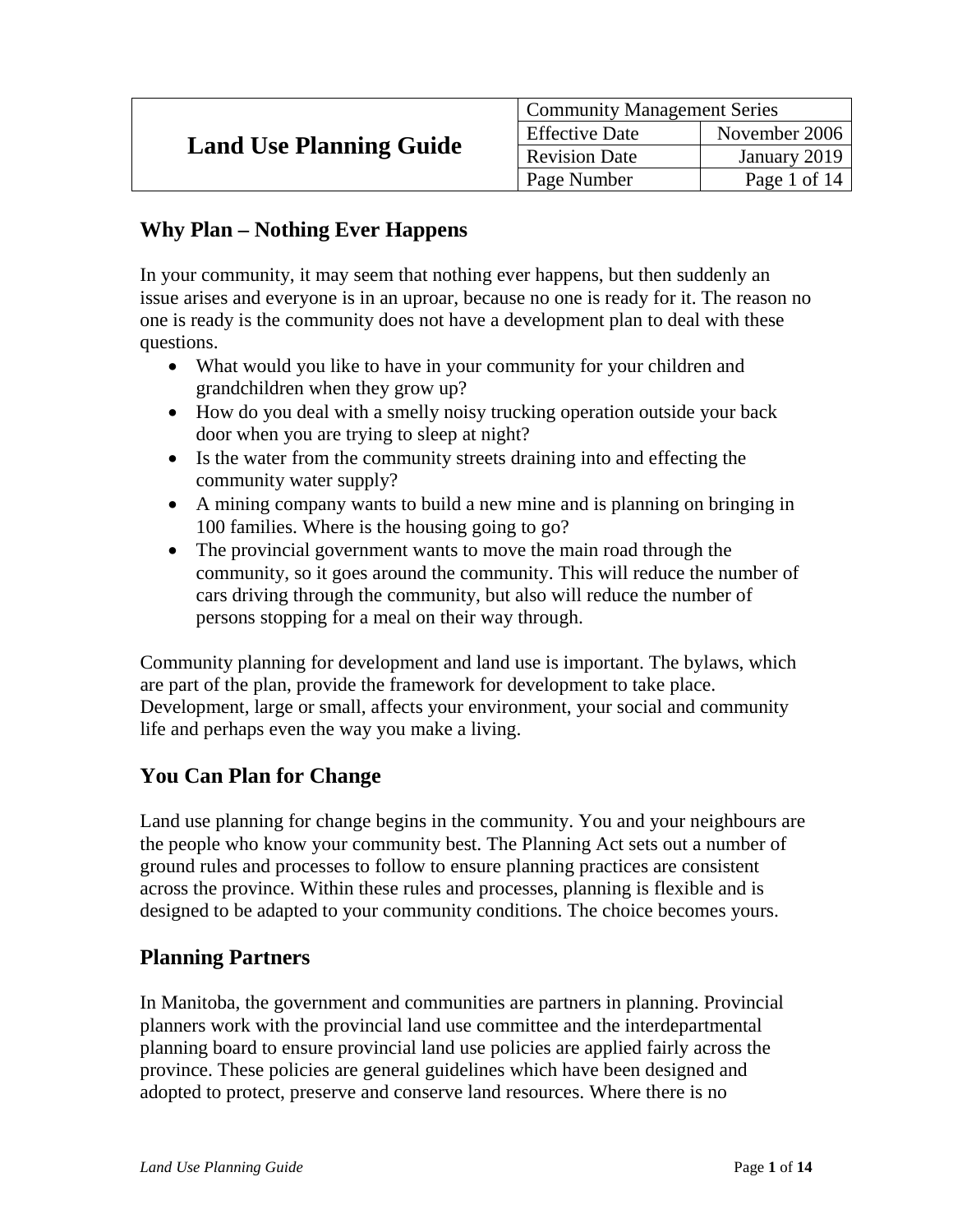development plan in effect, the provincial land use policies apply. These policies are also a standard by which to measure a development plan. Provincial planners and community planners are employed in different branches of Manitoba Municipal Relations.

Community planners work with community councils. They provide councils with advice and technical assistance. They assist in gathering the background information necessary to help councils make good land use decisions. The community planning process is flexible and provides for residents input into the development plan. The planning process brings to light information on:

- land uses in the past, who and how
- current land uses, who and how
- potential land uses, where and how
- effects upon the land and the community
- potential impact on the life of the community and residents

## **Local Control**

Community planning is not a quick or easy process. Planning requires several steps and takes time. The result is implementation of a plan made by the community and controlled by the community.

#### **Research**

The previous section identified a number of need to knows. The first of these needs is what happened in the past. What worked and what did not work? Were there businesses that operated for a while and then closed? Why did they close? What has been left behind from those businesses that may cause a problem today?

Then there is the question about the land itself. Is it good agricultural land? Is it forest land? Is there mining or quarry operations? What happens with the creeks and rivers or other bodies of water? What other resources are there that should be considered?

What is the make-up of the community? How are the houses and businesses located now? What community infrastructure is in place? How about transportation in and out of your community? What other access is there?

Who are your neighbours? A First Nation, a municipality, another community or only the birds and wildlife?

The community planner works with council to compile all this information in a form that helps community people understand it. There will be lots of words, but also some maps and pictures. This stage of the work is called the community planning background study.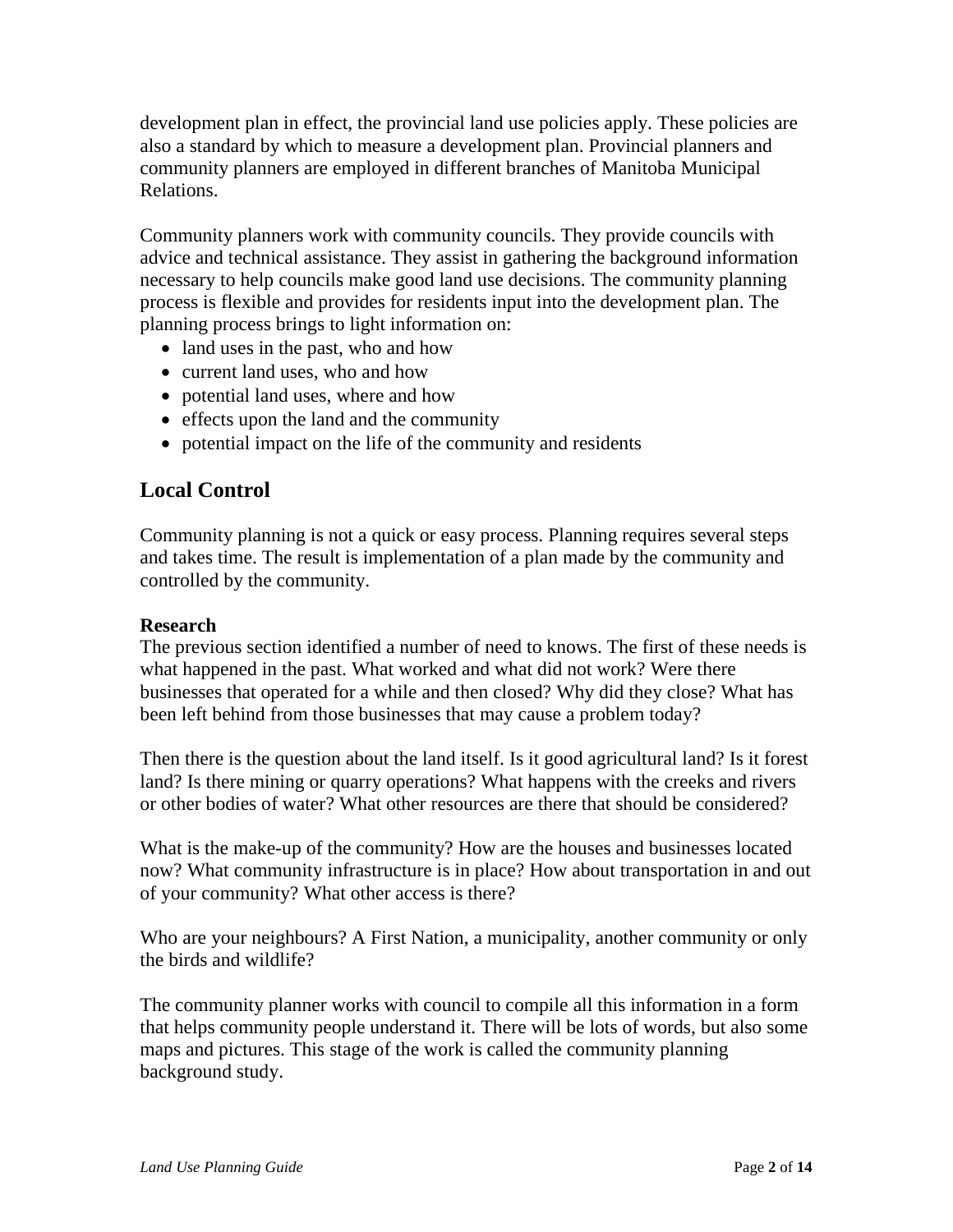## **Current Issues**

What are the concerns and issues that community people have? How can these issues be turned into a positive review to benefit the community and to highlight ideas for the future?

Some communities identify concerns through a planning round table process. The community planner can assist the council to hold one of these events in the community. In fact, this process may be a good way of ensuring community residents participate in the community planning process.

Examples of questions that may arise include:

- What is happening that may affect your water supply?
- What about all those cottagers down the road who want services from your community?
- Is there going to be a major economic development that requires support from your community?
- Is there a need for more housing in your community?
- Are the community recreation opportunities going to be restricted as a result of some development being considered in your area?
- If you develop your community in one direction, what happens to the cost of providing services when compared to another direction of development?

The community planner works with council to organize all this information in a form that helps the community residents understand the issues and gives them an opportunity to ask questions. This information is added to the community planning background study.

# **Community Policies**

Council now has information to start making decisions about the long-term development policies they wish to have in place. These policies will define how land is to be used for different purposes:

- residential areas
- commercial areas
- recreational areas
- industrial areas
- agricultural areas
- limited development areas

Based on the knowledge of the community planner, and the study, council can determine the best combination of land areas for current and future community development. Council can also determine the policies that should be in place to reflect the desires and concerns of the community residents. This document is called the development plan.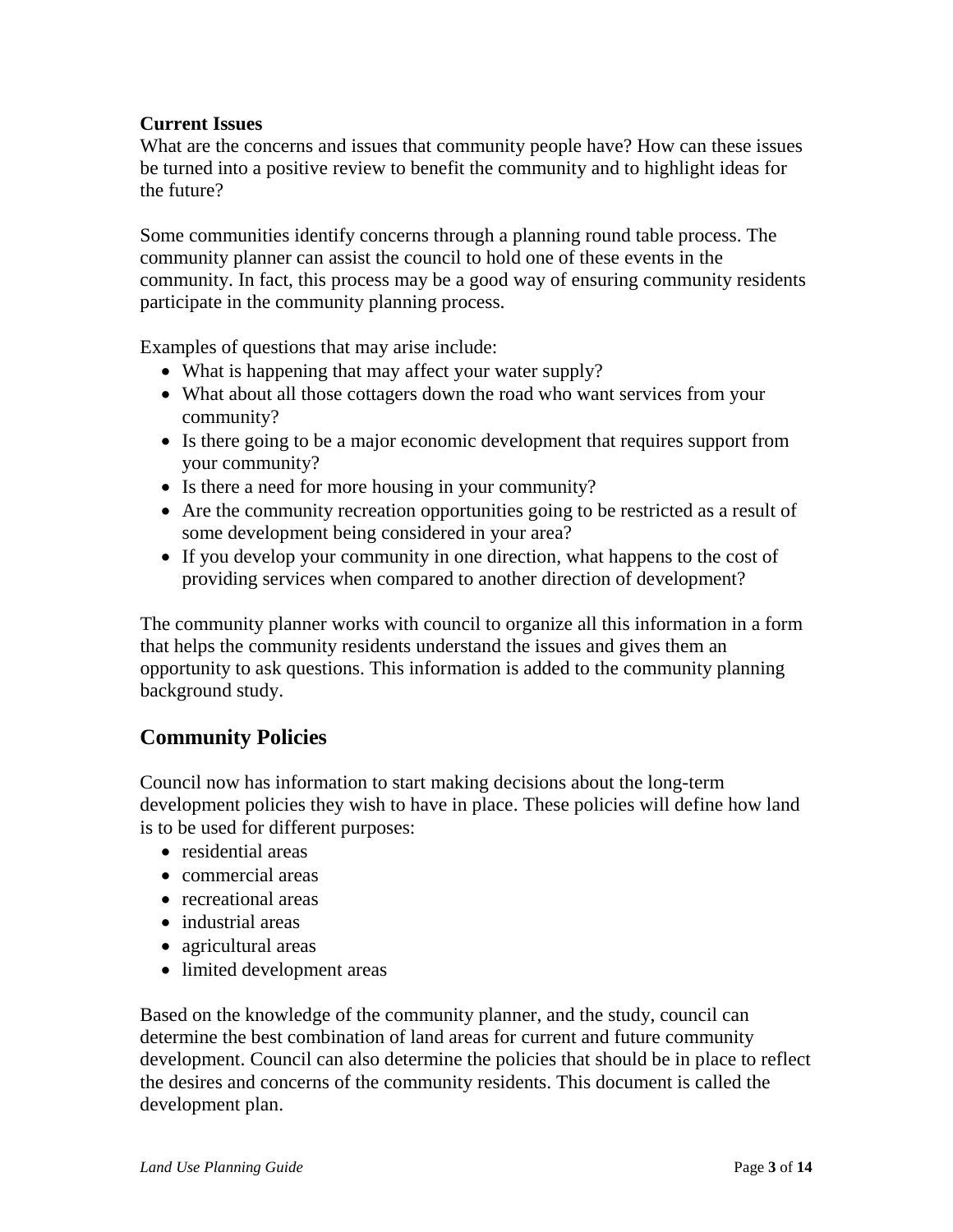The process requires that when the development plan has been prepared, it must be adopted by bylaw and be given three readings. After the first reading, community residents, and others, have the opportunity to comment and to provide council with their concerns about the proposed development plan. Every effort should be made to be fair to all the people that may be affected by the process.

At the same time, the development plan is circulated to all Manitoba government departments for review and comment. All of these comments are then shared with the community planner and the council. As a result of the responses from the external parties review, some modifications or changes to the development plan may be required. These changes are made before council gives second reading of the bylaw.

If there are no objections, by residents or others, after the second reading, council can proceed to the third (final) reading. If there are objections, then the planning process requires that these objections be reviewed and, if possible, dealt with. It may not be possible to resolve all the objections.

After the bylaw has received a third reading, it must be registered in the bylaw registry office of Manitoba Indigenous and Northern Relations (INR). Thirty days after receipt, the bylaw comes into effect and is the basis for determining future development of the community.

The community needs to regularly review the development plan to ensure it reflects changes that may have taken place in the community. Normally, every five years is sufficient. Sometimes a developer may want to do something that requires review and change earlier than the normal five year review schedule. Council can deal with these requests by reviewing the development plan and making appropriate amendments using the same planning process.

# **Zoning Bylaw**

Now that council has a development plan in place, the question is "How to make it work?" The answer is a zoning bylaw.

Generally, at the same time council is preparing the development plan, council is also discussing how to make it work. Those decisions end up in the zoning bylaw.

The zoning bylaw contains all the day to day rules that residents and businesses will have to follow in building new structures, maintaining current structures or even taking down old structures. For example, a zoning bylaw may deal with:

- location and size of temporary structures
- size of front yards and side yards
- how high a fence may be
- number and location of vehicle parking spaces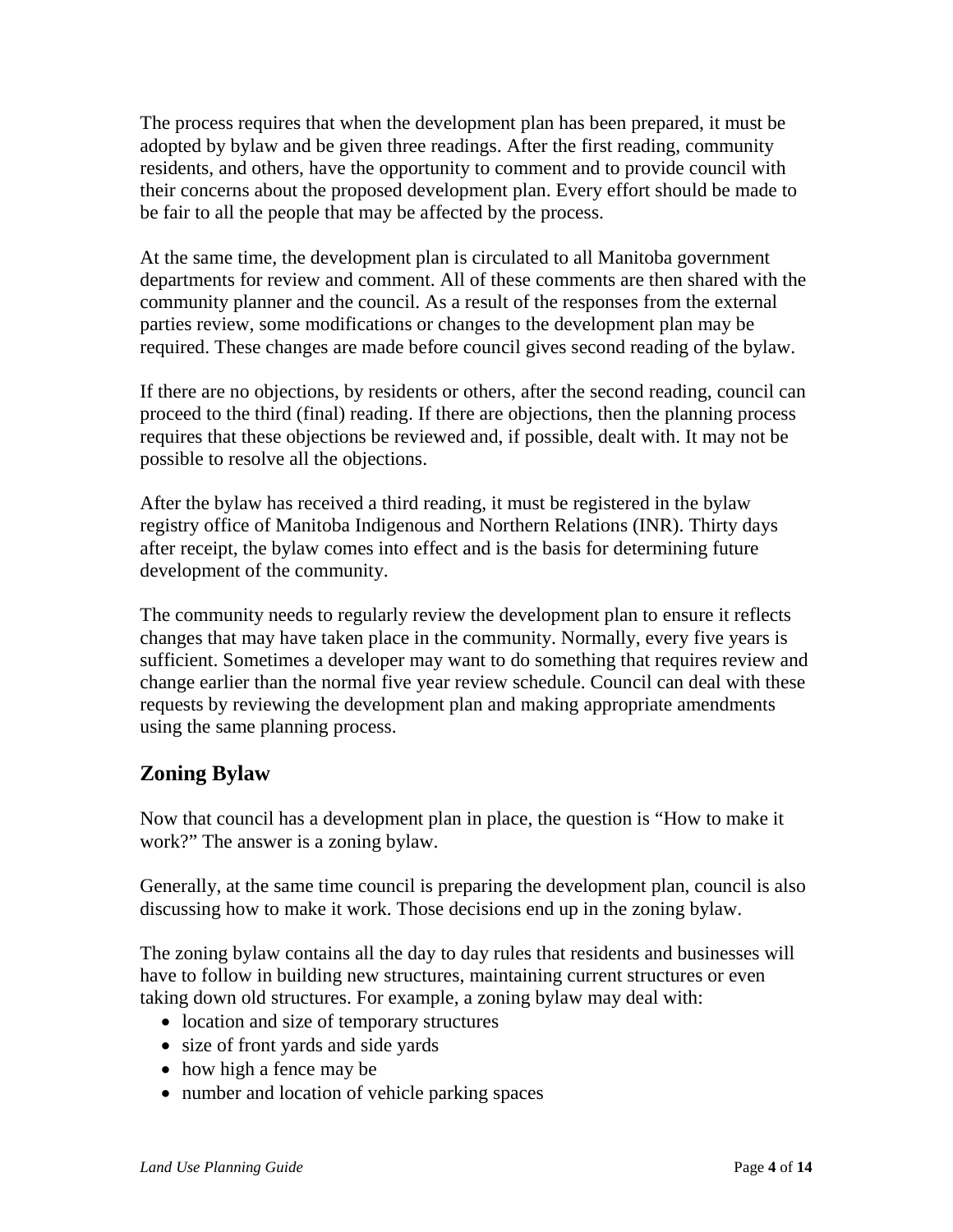The zoning bylaw specifies what types of land uses can be next to each other and what barriers should be between them. It identifies those land uses where special permission (conditional use) is required from council.

The purpose of zoning is to:

- ensure that change occurs according to the development plan
- help protect people's health and safety
- maintain quality of neighbourhood life and property values
- protect the environment by controlling development adjacent to water supplies, protecting historical sites, limiting amount and type of development in sensitive areas such as flood zones
- help to control the timing and rate of growth within the community which enables councils to provide municipal services economically

## **Administration**

Council will be responsible for carrying out the functions and duties required by the development plan and zoning bylaw. These include, among other items:

- reviewing applications for development
- issuing development permits
- checking developments for compliance with bylaws and permits
- reviewing subdivision plans and proposals
- confirming approval of subdivision plans and proposals
- setting permit fees

There is always a cost for administration of community policies and rules. For community planning issues, the community, as part of the process, may establish development permit fees as a way of covering some of those costs.

The council may appoint a person to be a development officer, whose job entails working with residents, businesses and developers to ensure cooperation and compliance with the development plan and zoning bylaw.

Development permits assure the department of Manitoba Growth, Enterprise and Trade and building inspectors that the proposed development meets the local bylaw requirements and that council has approved the development to proceed.

## **Subdivisions**

Subdivisions are one type of development within communities. Generally, subdivisions are residential lots for community housing, but they could also be for industrial or commercial lots or other purposes. The subdivision process requires that prior to approval; a subdivision must comply with a development plan bylaw and zoning bylaw.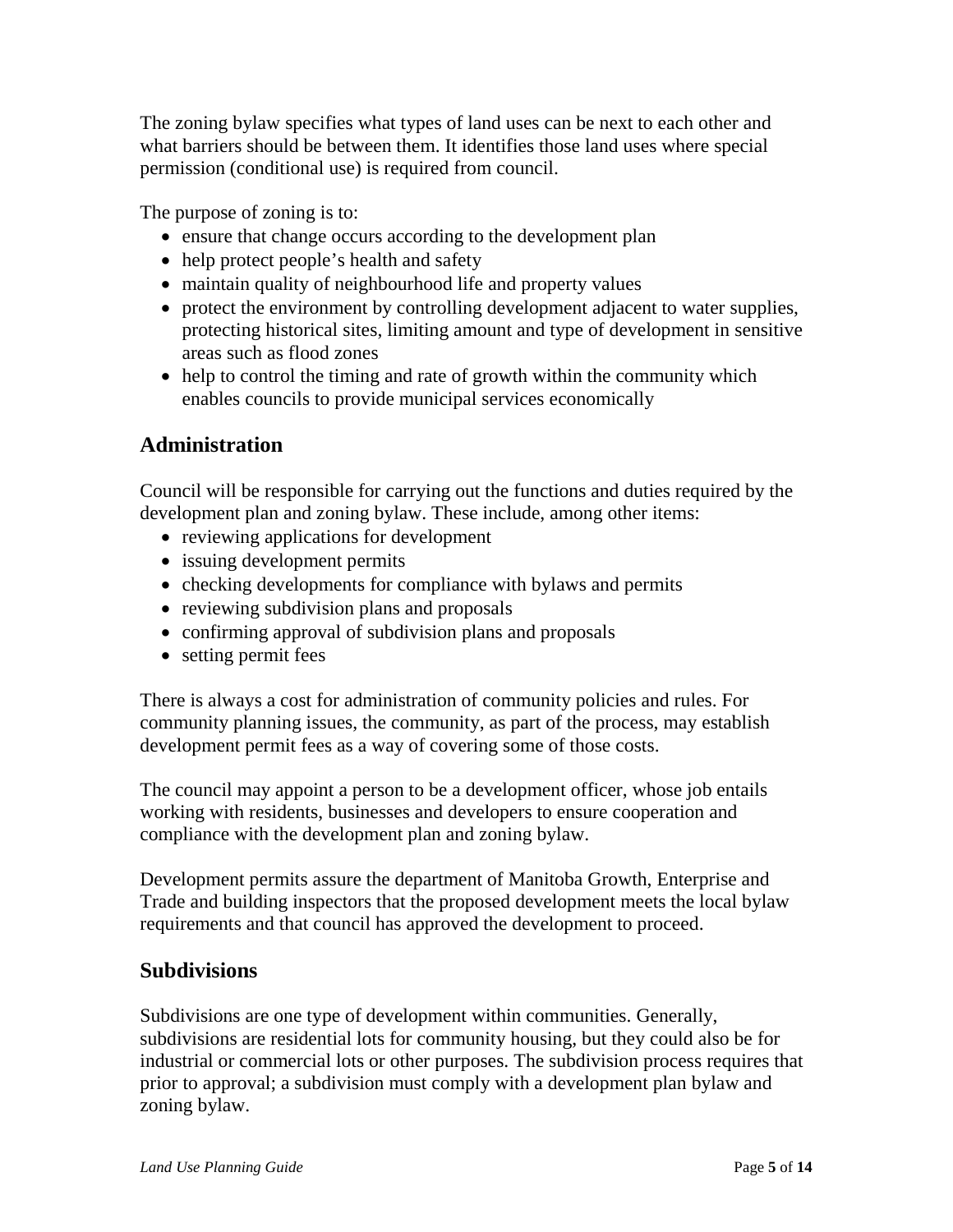Once the subdivision has been put in place and surveyed, then the zoning bylaw controls the individual details of house placement on the lots, side yards, fences, etc.

## **Development Plan**

INR, with the advice of a community planner, has produced a template (see Schedule A) for use by communities who are conducting community planning. The template includes the most likely types of land uses, policy concerns and issues, and policies. Because the template is a guideline, councils must review each item to ensure that it is adapted to what is best for your community. The community planner is also skilled in assisting council to make the appropriate changes to fit the community situation. Included are a sample table of contents and a map of land use districts.

## **Sample Zoning Bylaw**

A sample zoning bylaw is also included in the template detailing the requirements for different uses and the development of buildings and sites for the various zones which may be applied to a community. Included are a sample table of contents and a use table.

## **The Process**

- Review the past, present and future of your community to:
	- a) create policies for the future development of land
	- b) establish land use areas on a map
- Have an informal meeting with the community to describe the process and results.
- Give first reading to the development plan bylaw.
- Circulate the development plan bylaw to Manitoba government departments to get their responses to the policies and land use areas.
- Hold a formal public hearing (required by The Planning Act) to present the development plan bylaw and to get formal responses from the public, land owners, government, etc.
- Send to the minister of INR, if council gives second reading to the development plan bylaw after the formal public hearing:
	- a) a copy of the development plan bylaw
	- b) copies of all written representations from the hearing
- After 60 days, if the minister of INR does not send the development plan bylaw to the municipal board, council can give third reading.
- After 60 days, if the development plan bylaw goes to the municipal board, then 60 days after the board submits its report, council can give third reading.
- Make changes to the development plan bylaw before third reading, if changes are required to the bylaw by the board and confirmed by the minister of INR.
- File the development plan bylaw after third reading and it comes into force 30 days after filing.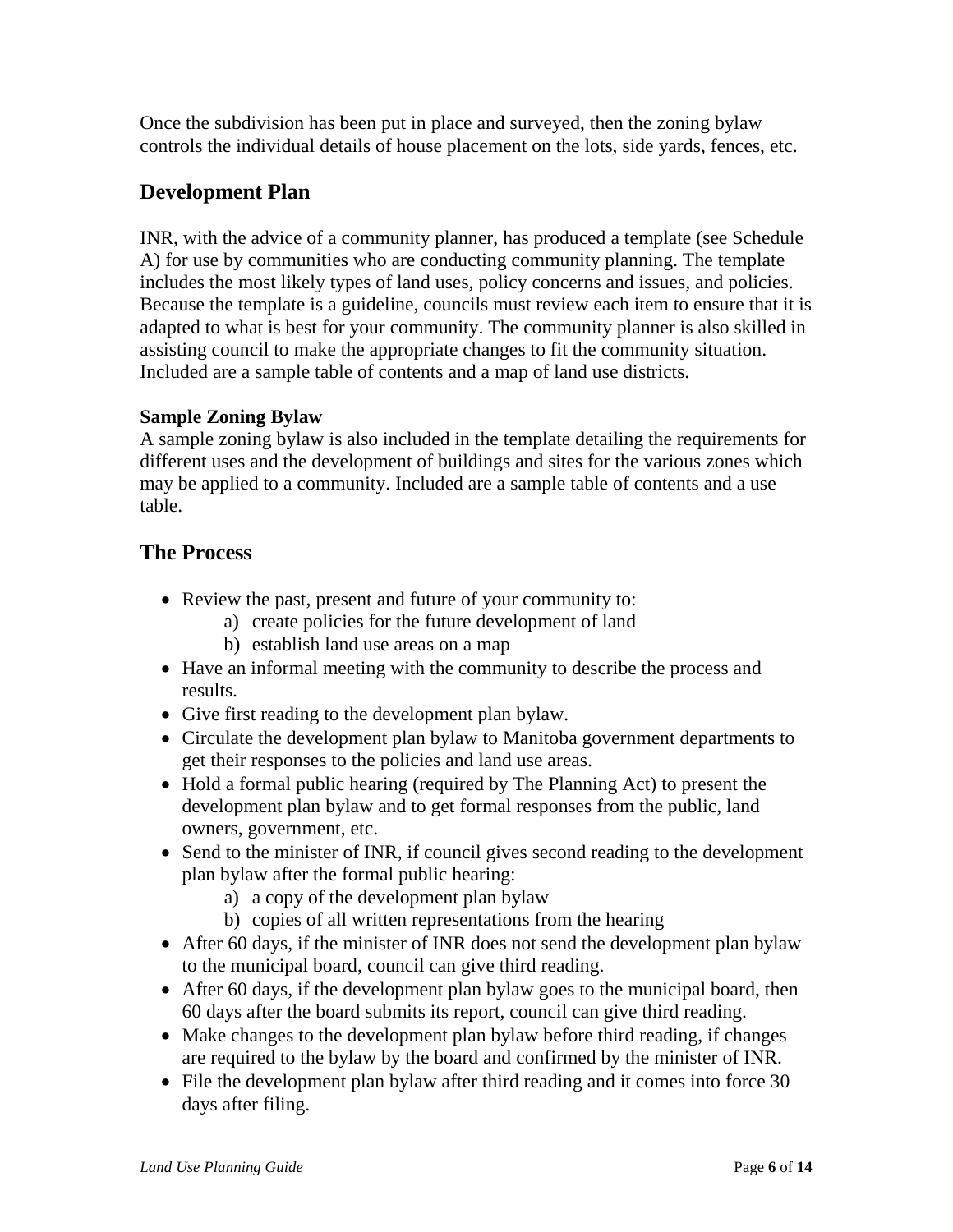## **Schedule A: Development Plan Template**

## **Table of Contents**

## **PART 1: INTRODUCTION**

- 1. Title
- 2. Statement of intent and purpose
- 3. Application to within boundaries
- 4. Division of Community into land use districts

## **PART 2: GENERAL DEVELOPMENT**

- 5. Concerns
- 6. Objective
- 7. Existing land use is permitted use
- 8. Crown lands
- 9. Existing rights to resources
- 10. Use and management of tourism resources
- 11. Undeveloped land to be zoned
- 12. Location of large new development
- 13. Developer to prepare site plan
- 14. Protection of historic or archaeological site
- 15. Development to be directed to vacant areas
- 16. Use of land that is subject to hazards
- 17. Development along certain shorelines
- 18. Protection of natural setting
- 19. Use with nuisance feature

## **PART 3: CENTRAL DISTRICT**

- 20. Concern
- 21. Objective

Residential Use and Development

- 22. Concerns
- 23. Objective
- 24. Residential use
- 25. Duty of community council
- 26. Large lot, unserviced residential development
- 27. Zoning bylaw to specify minimum lot size
- 28. Priorities re: permanent residential and mobile homes
- 29. No development in certain areas
- 30. Stock of land to be established
- 31. Sites to be available for development
- 32. Occupation conducted from residence
- 33. New residential development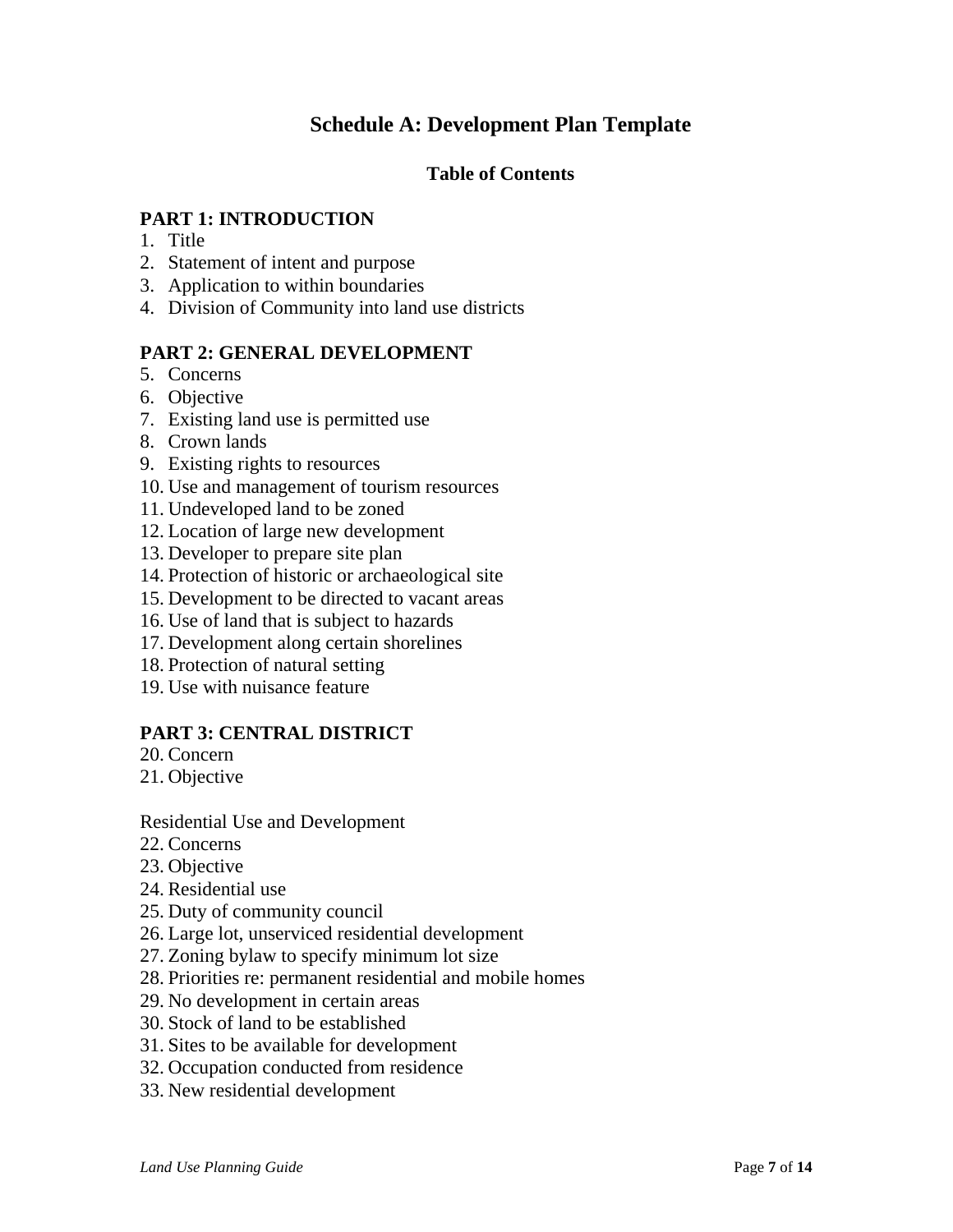#### Commercial Use and Development

- 34. Concerns
- 35. Objective
- 36. Commercial uses
- 37. Existing commercial facilities
- 38. Beautification of downtown area
- 39. New commercial development downtown
- 40. Highway commercial development
- 41. Restriction of new development

#### Industrial Use and Development

- 42. Concern
- 43. Objective
- 44. Industrial uses
- 45. Road access and minimal impact
- 46. Buffers
- 47. Diversion of truck traffic from downtown
- 48. Relocation of existing industrial uses
- 49. New industrial development

#### Public and Recreational Use and Development

- 50. Concerns
- 51. Objective
- 52. Public and recreational use
- 53. Public and institutional uses
- 54. Protection from incompatible uses
- 55. Encouraging outdoor facilities
- 56. Preservation of scenic areas
- 57. Residences
- 58. Lakes and shore areas
- 59. Recreational development
- 60. New recreational and institutional development

## **PART 4: LIMITED DEVELOPMENT DISTRICT**

- 61. Concerns
- 62. Objectives
- 63. Uses in limited development district
- 64. Protection of resource harvesting
- 65. Retention of natural areas
- 66. Discouragement of certain new uses
- 67. New permanent residences
- 68. New limited development

#### **PART 5: ECONOMIC AND RESOURCE DEVELOPMENT** 69. Concerns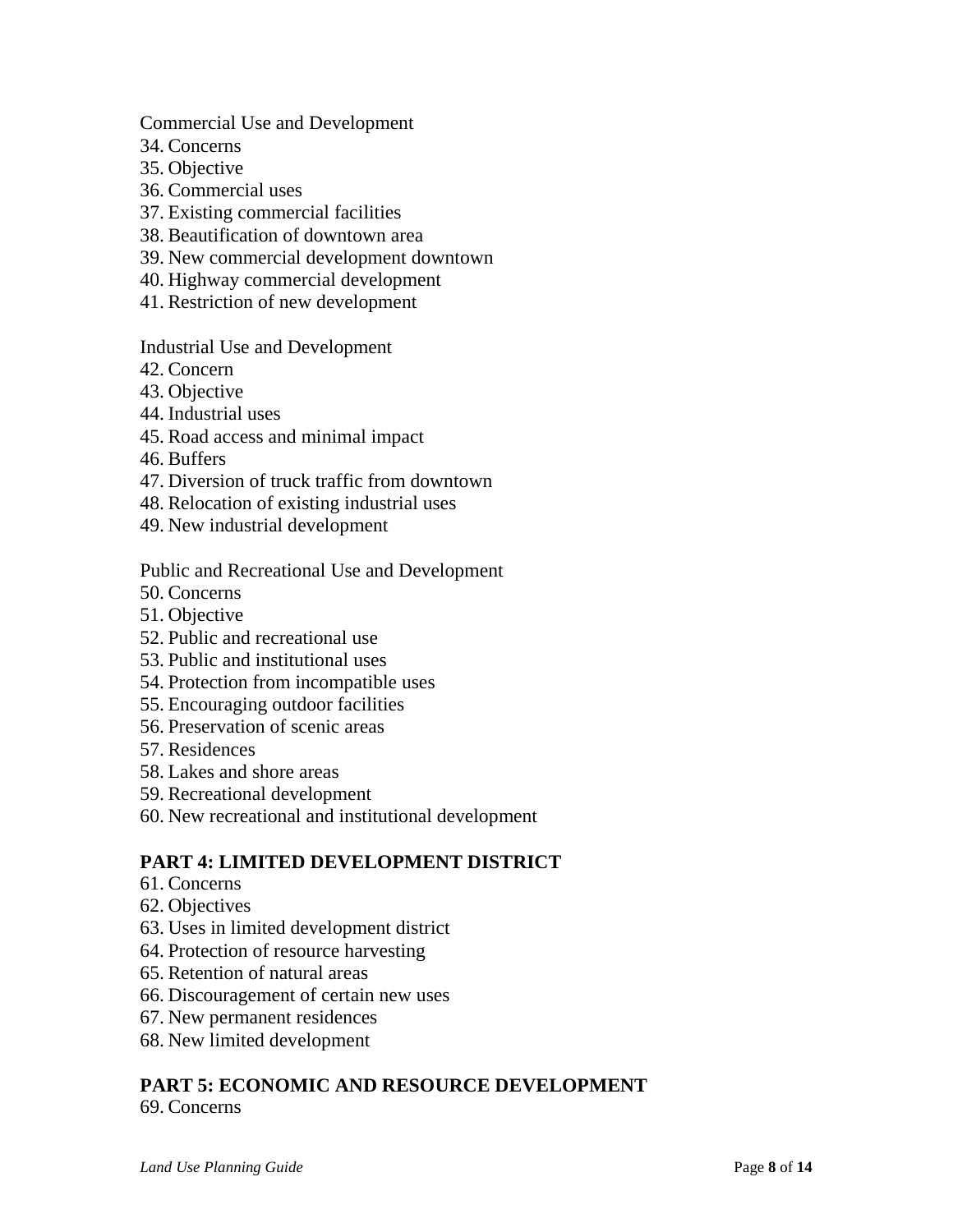70. Objective

71. Consultation

## **PART 6: TRANSPORTATION AND ENGINEERING**

- 72. Concerns
- 73. Objective
- 74. Buildings without wastewater and water
- 75. Private sewage disposal in unserviced area
- 76. Development near sewage lagoon or waste disposal ground
- 77. Development near South Indian Lake
- 78. Development in serviced areas
- 79. Roads and streets
- 80. Roads in plan of subdivision
- 81. Considerations in standards for public roads
- 82. Approval of drainage into ditch beside provincial road
- 83. Working with utility companies

## **PART 7: AGRICULTURE**

- 84. Concerns
- 85. Objectives
- 86. Policies
- 87. Intent of agricultural zones

## **PART 8: ADMINISTRATION**

- 88. Implementation of guidelines
- 89. Enactment of zoning bylaw
- 90. Development agreements
- 91. Furthering intent of development plan
- 92. Review of development plan
- 93. Interim development permits
- 94. Land District Maps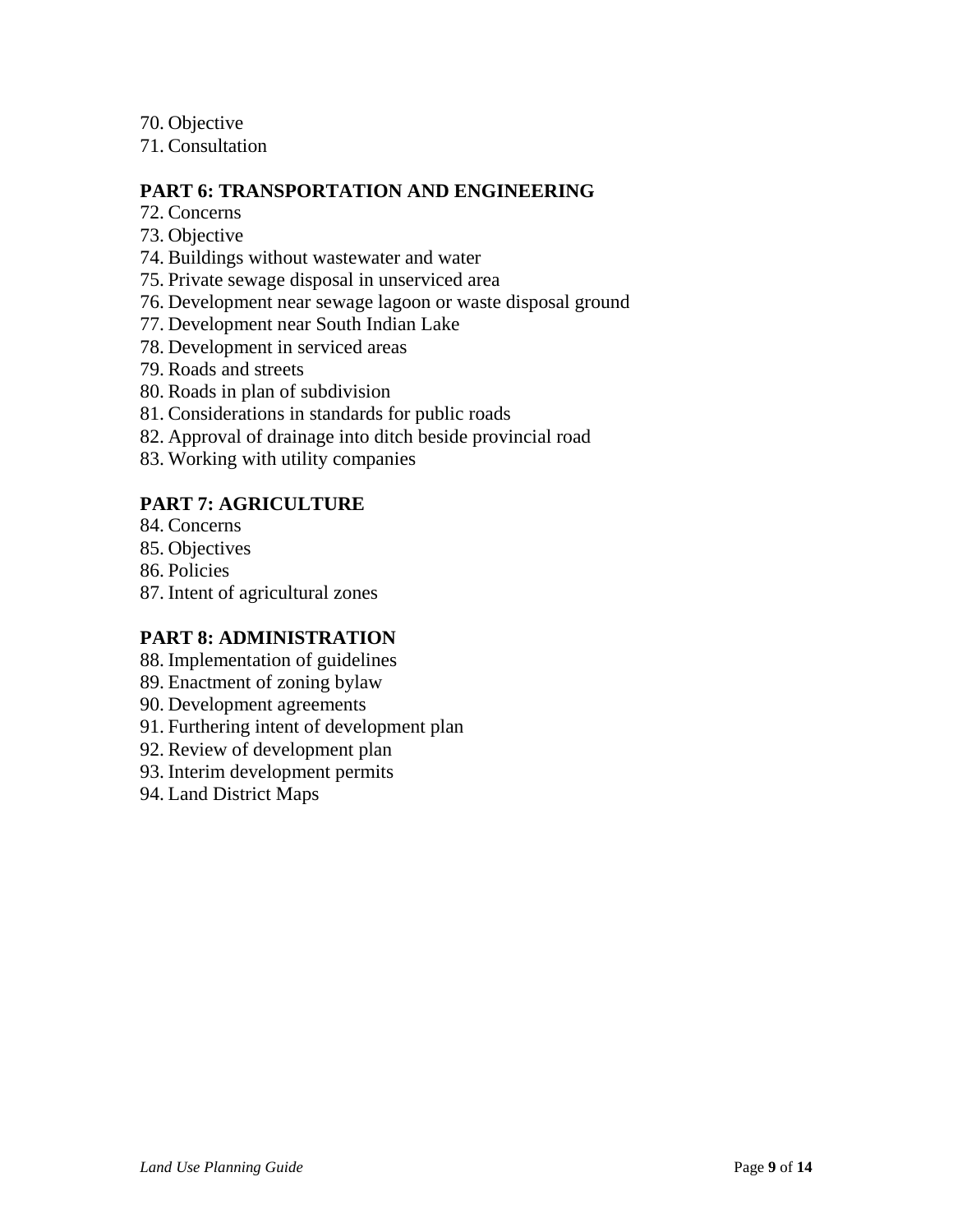# **Error! No topic specified.**

**Byla**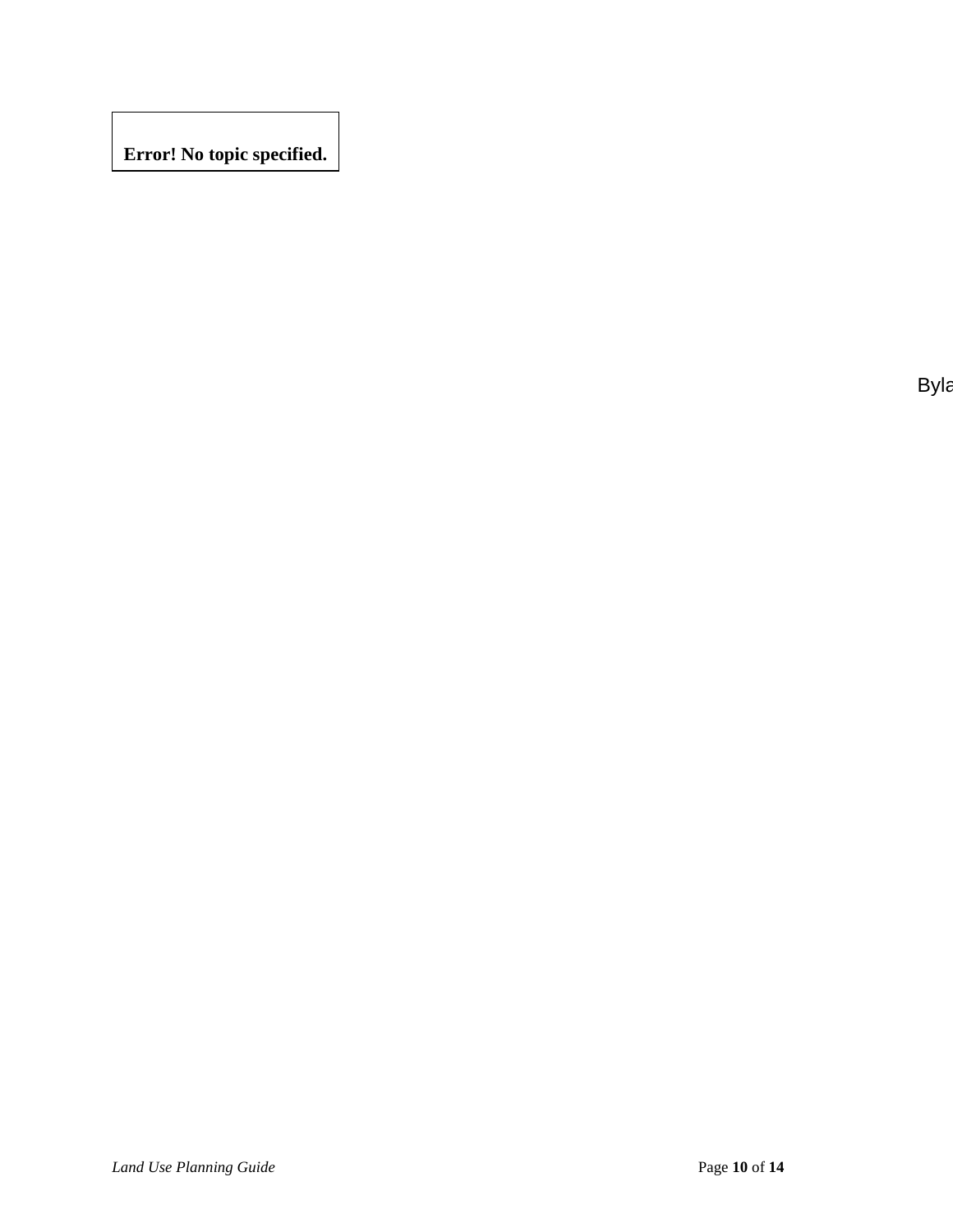## **Table of Contents**

## **PART 1: ADMINISTRATION**

#### INTERPRETATION AND APPLICATION

- 1. Definitions
- 2. Implementation of zoning bylaw
- 3. Relation to other bylaws, codes or legislation

#### ADMINISTRATION

- 4. Responsibilities of council
- 5. Duties of owner
- 6. Owner must comply with bylaws
- 7. Appointment of development officer
- 8. Development officer's powers and duties
- 9. Requirement for development permit
- 10. Development permit not required
- 11. Application for development permit
- 12. Compliance with development permit
- 13. Withholding approval of development permit

#### CONDITIONAL USES

- 14. Basis of conditional uses
- 15. Existing conditional use
- 16. Owner may apply for conditional use or change in conditional use

#### NON-CONFORMING USES

- 17. Certificate of non-conforming use
- 18. Development of non-conforming parcel
- 19. Non-conformity may be altered by variation

## VARIATION ORDERS

20. Application for variation order

# AMENDMENTS TO ZONING BYLAW

21. Initiating an amendment

## AREA AND YARD REQUIREMENTS

- 22. Required yard applies to occupied site without building
- 23. Yard not to be reduced below minimum for existing sites
- 24. Building not to reduce front yard requirement
- 25. Enlarged building or structure, reduced site area
- 26. Owner required to maintain minimum requirements
- 27. Yard not considered a yard for other building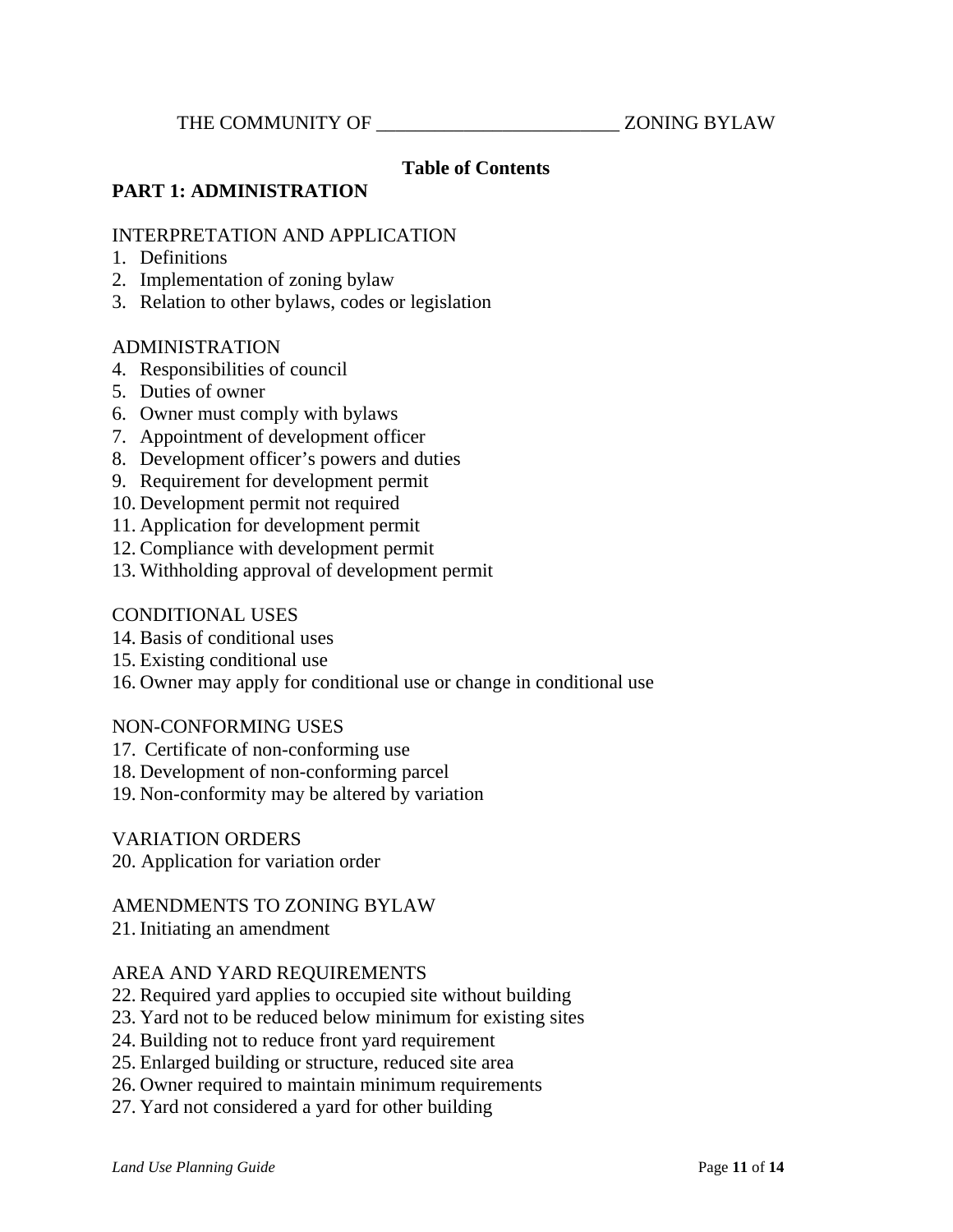28. Reduction of minimum site area or width

## ACCESSORY BUILDINGS, STRUCTURES AND USES

- 29. Accessory buildings, structures and uses
- 30. Accessory buildings
- 31 Requirements for home occupations

#### SPECIAL CONDITIONS

- 32. Site of accessory off street parking and loading
- 33. Placement of signs
- 34. Bylaw does not apply to certain structures
- 35. Public monuments
- 36. Existing uses
- 37. Public utilities, works and services
- 38. Moving building from one zone to another
- 39. New building to have approved grade and site drainage
- 40. Road frontage
- 41. No building on land designated for road
- 42. Time for connection of utility to new building
- 43. Certain party wall buildings may be subdivided for sale
- 44. Building, structure or use in proximity to waterways and water bodies
- 45. Issuance of occupancy permit
- 46. Requirements re: home day care

## FEES AND ZONING MAPS

- 47. Fee schedule by bylaw
- 48. Fee not paid
- 49. Zoning maps
- 50. Fractions to be rounded

## **PART 2: URBAN ZONES**

51. Urban District Zones permitted

#### RESIDENTIAL ZONES

- 52. Land designated for residential uses
- 53. Number of dwelling units in residential zone
- 54. Accessory buildings, structures and uses
- 55. Additional accessory buildings and structures in mobile home zone
- 56. Air exchangers
- 57. Items permitted in required yard
- 58. Corner yard and side yard for off street parking
- 59. Application to develop multiple family dwelling
- 60. Mobile home to meet standards
- 61. Mobile home park development
- 62. Requirements for home occupation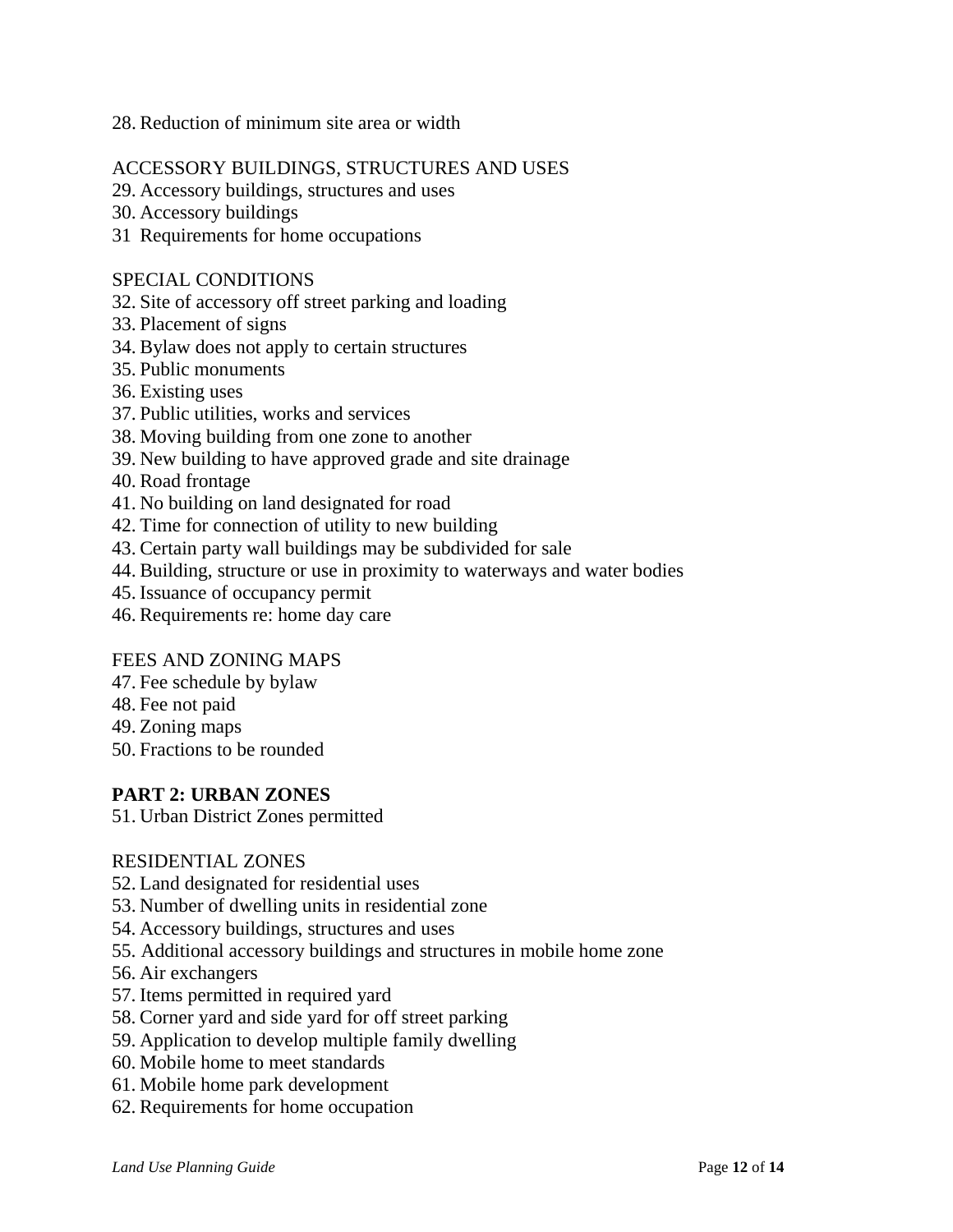63. Residential use and bulk requirements

## CENTRAL DEVELOPMENT ZONE

- 64 Land designated for central development use
- 65. Residential accessory buildings, structures and uses
- 66. Number of principal buildings
- 67. Multiple unit building
- 68. Corner yards and side yards for parking
- 69. Items permitted in required yard for residential use
- 70. Permitted projection into side yard
- 71. Items permitted in side yards
- 72. Multiple family dwelling development
- 73. Permitted, conditional uses and bulk requirements
- 74. Minimum site areas

#### COMMERCIAL AND INDUSTRIAL ZONES

- 75. Land designated for commercial and industrial uses
- 76. Accessory industrial buildings, structures and uses
- 77. Multiple buildings
- 78. Permitted development in required yards
- 79. Change in parking with change in building or use
- 80. Minimum requirements
- 81. Attached accessory dwelling unit
- 82. Bulk fuel, and propane uses
- 83. Permitted, conditional uses and bulk requirements
- 84. Maximum site coverage
- 85. Building adjacent provincial road or trunk highway
- 86. Fuel pumps and fixtures

#### PUBLIC AND RECREATIONAL ZONE

- 87. Land designated for public and recreational uses
- 88. Public and recreational accessory buildings, structures and uses
- 89 Number of spaces determined by council
- 90. Permitted, conditional uses and bulk requirements

## **PART 3: LIMITED DEVELOPMENT ZONE**

- 91. Land designated for limited development
- 92. Accessory buildings, structures and uses
- 93. Criteria to assess application for conditional use
- 94. Permitted and conditional uses and bulk requirements